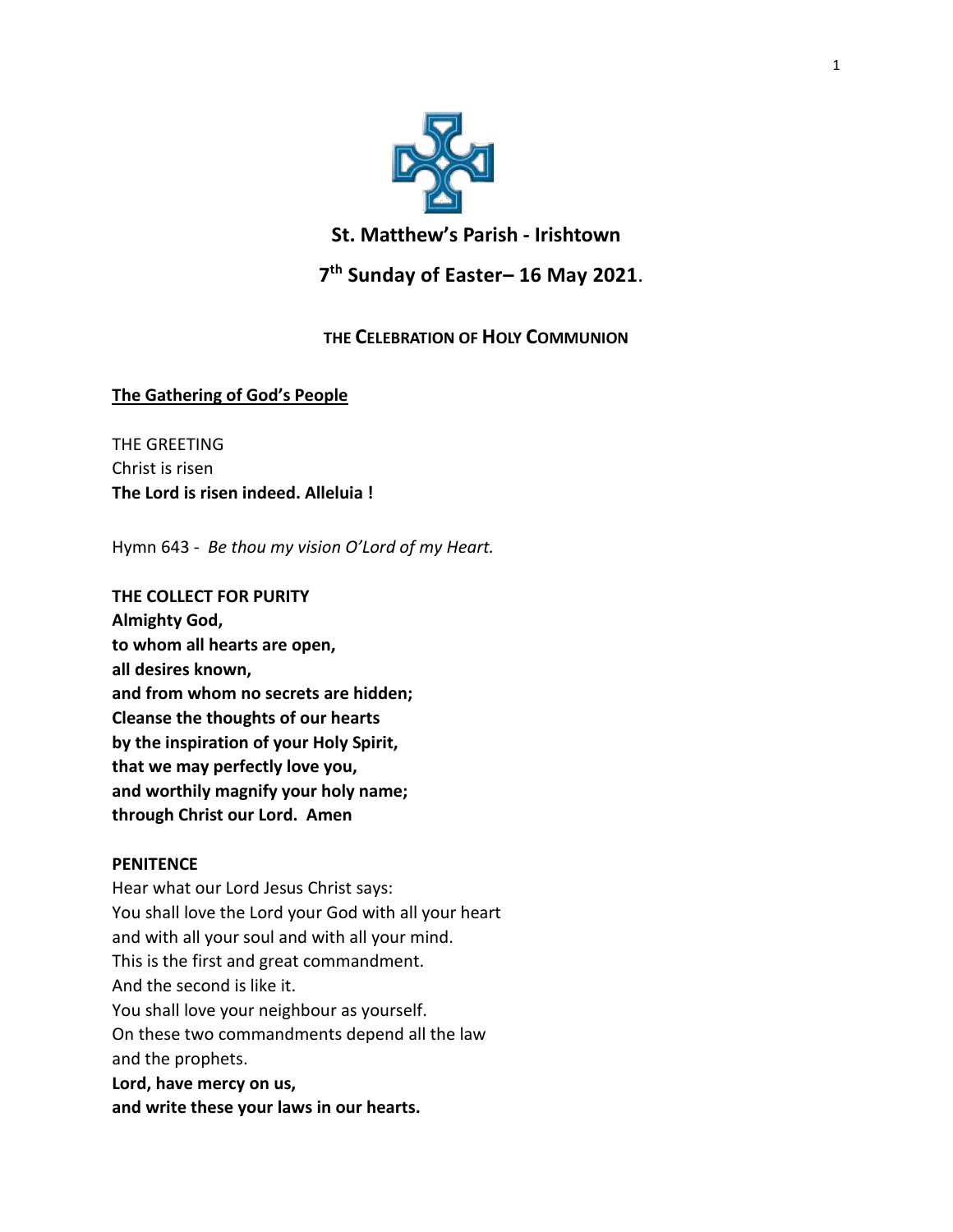God so loved the world that he gave his only Son Jesus Christ, to save us from our sins, to intercede for us in heaven, and to bring us to eternal life.

**Almighty God our heavenly Father, We have sinned in thought and word and deed, And in what we have left undone. We are truly sorry and humbly repent. For the sake of your Son, Jesus Christ, Have mercy on us and forgive us, That we may walk in newness of life To the glory of your name. Amen.**

### **THE ABSOLUTION**

Almighty God, Who forgives all who truly repent, Have mercy on you, Pardon and deliver you from all your sins, Confirm and strengthen you in all goodness And keep you in eternal life Through Jesus Christ our Lord. Amen.

Hymn 693 – *Glory in the Highest to the God of Heaven*

### **THE COLLECT**

O God the King of Glory, you have exalted your only Son Jesus Christ with great triumph to your kingdom in heaven: Mercifully give us faith to know that, as he promised, he abides with us on earth to the end of time; who is alive and reigns with you and the Holy Spirit, one God, now and for ever.

#### **Proclaiming and Receiving the Word**

FIRST READING: 1 John 5: (9-13)

HYMN 524 - *May the grace of Christ our Saviour*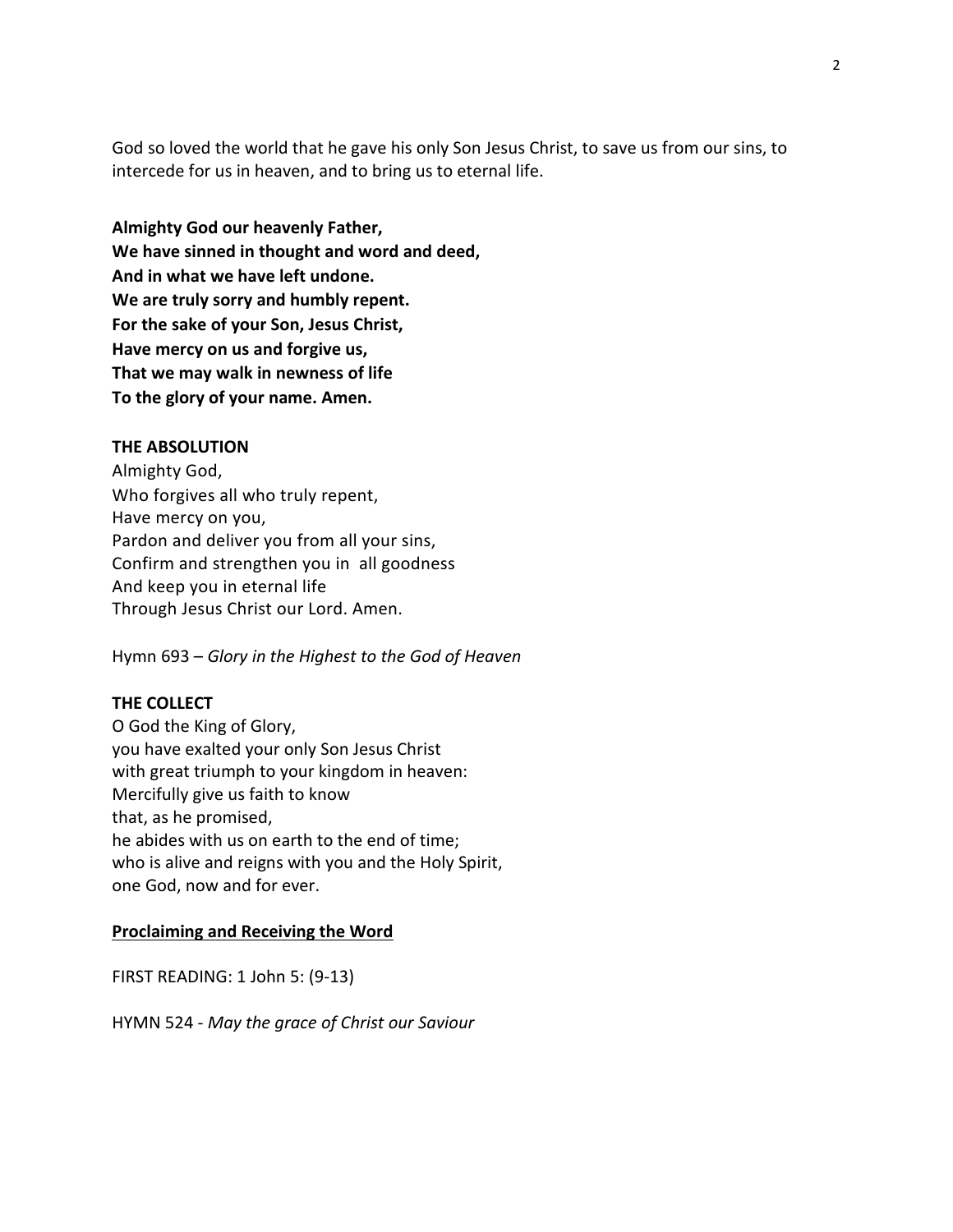THE GOSPEL READING

Hear the Gospel of our Saviour Christ, according to John Chapter 17 beginning at verse 6 (6-19) **Glory to you, Lord Jesus Christ.**

# *After the Gospel:* This is the Gospel of the Lord. **Praise to you, Lord Jesus Christ.**

THE SERMON

THE NICENE CREED

- **We believe in one God, the Father, the Almighty,**
- **maker of heaven and earth,**
- **of all that is,**
- **seen and unseen.**
- **We believe in one Lord, Jesus Christ,**
- **the only Son of God,**
- **eternally begotten of the Father,**
- **God from God, Light from Light,**
- **true God from true God,**
- **begotten, not made,**
- **of one Being with the Father.**
- **Through him all things were made.**
- **For us and for our salvation**
- **he came down from heaven,**
- **was incarnate by the Holy Spirit of the Virgin Mary,**
- **and was made man.**
- **For our sake he was crucified under Pontius Pilate;**
- **he suffered death and was buried.**
- **On the third day he rose again**
- **in accordance with the Scriptures;**
- **he ascended into heaven**
- **and is seated at the right hand of the Father.**
- **He will come again in glory to judge the living and the dead,**
- **and his kingdom will have no end.**
- **We believe in the Holy Spirit,**
- **the Lord, the giver of life,**
- **who proceeds from the Father and the Son,**
- **who with the Father and the Son is worshipped and glorified,**
- **who has spoken through the prophets.**
- **We believe in one holy catholic and apostolic Church.**
- **We acknowledge one baptism for the forgiveness of sins.**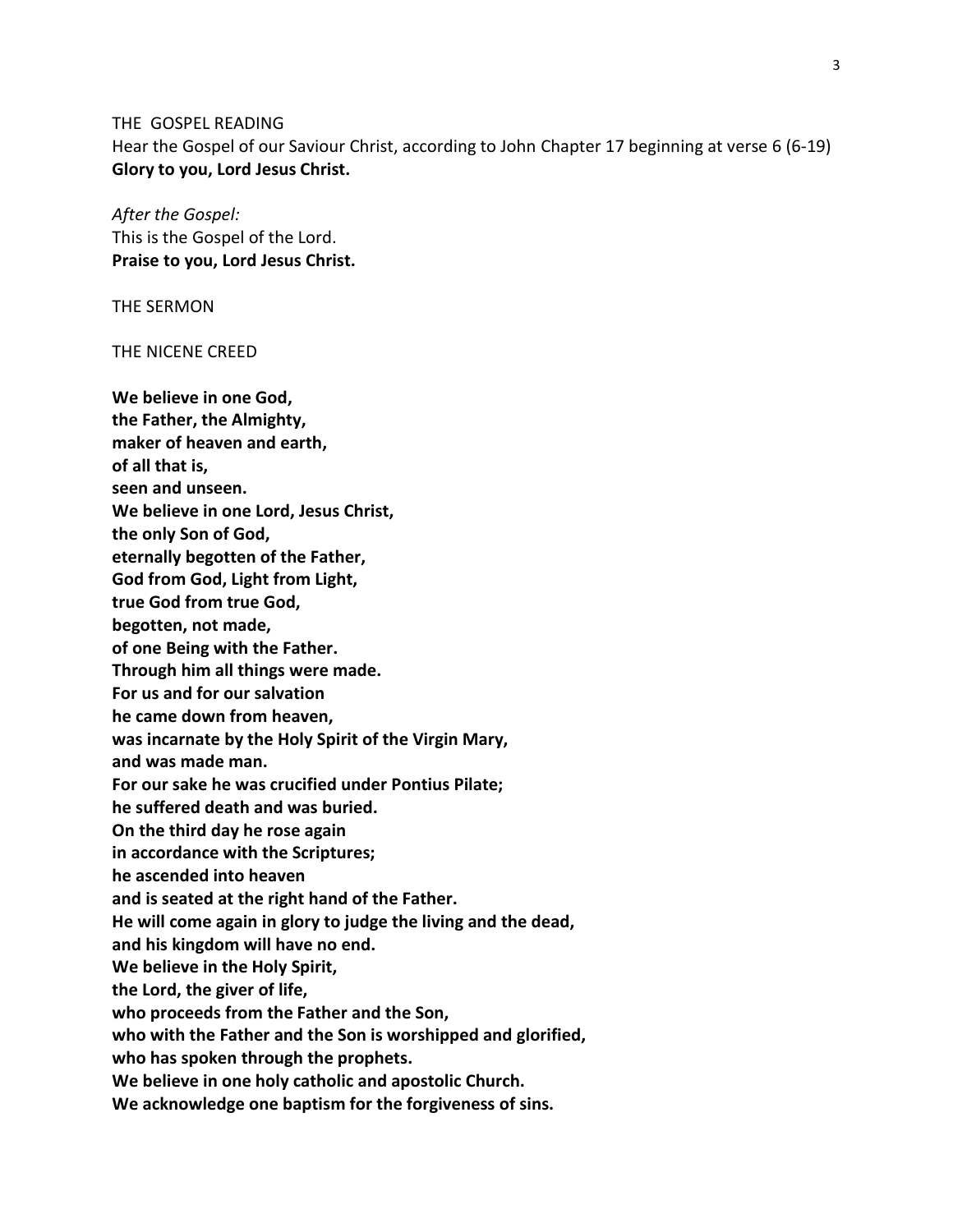**We look for the resurrection of the dead, and the life of the world to come. Amen.**

### The Prayers of the People

At the conclusion of the prayers we say together: **Merciful Father, accept these our prayers for the sake of your Son, our Saviour Jesus Christ. Amen.**

#### THE PRAYER OF HUMBLE ACCESS

**We do not presume to come to this your table, merciful Lord, trusting in our own righteousness but in your manifold and great mercies. We are not worthy so much as to gather up the crumbs under your table. But you are the same Lord, whose nature is always to have mercy. Grant us, therefore, gracious Lord, so to eat the flesh of your dear Son Jesus Christ, and to drink his blood, that our sinful bodies may be made clean by his body, and our souls washed through his most precious blood, and that we may evermore dwell in him and he in us. Amen.**

### **THE PEACE**

Jesus said, Peace I leave with you; my peace I give to you. I do not give to you as the world gives. *John 14:27- 28*

The peace of the Lord be always with you **and also with you.**

### **Celebrating at the Lord's Table**

Be present, be present, Lord Jesus Christ Our risen high priest Make yourself known in the breaking of bread. **Amen**

#### **THE TAKING OF THE BREAD AND WINE**

Christ our Passover has been sacrificed for us **Therefore let us celebrate the feast.**

**THE GREAT THANKSGIVING**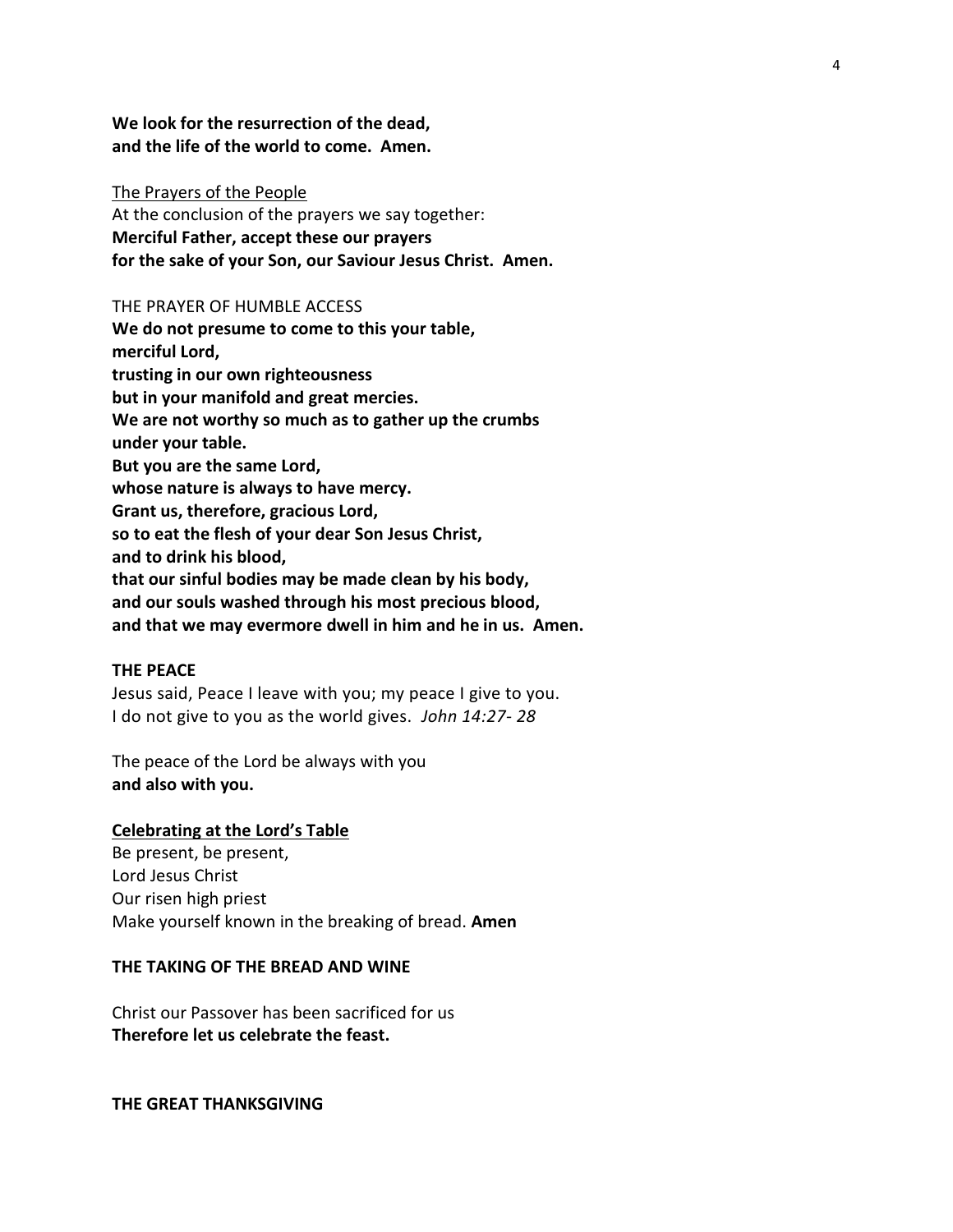The Lord be with you **And also with you**

Lift up your hearts **We lift them to the Lord**

Let us give thanks to the Lord our God **It is right to give our thanks and praise**

**…**for ever praising you and saying: **Holy, holy, holy Lord God of power and might, Heaven and earth are full of your glory. Hosanna in the highest! Blessed is he who comes in the name of the Lord. Hosanna in the highest.**

**…**we do as Christ your Son commanded: **we remember his passion and death, We celebrate his resurrection and ascension, And we look for the coming of his kingdom.**

**…**in the unity of the Holy Spirit**, all honour and glory are yours, Almighty Father, for ever and ever. Amen.**

THE LORD'S PRAYER

THE BREAKING OF THE BREAD

The bread which we break is a sharing in the body of Christ. **We being many are one body, for we all share in the one bread.**

THE COMMUNION

The gifts of God for the people of God. **Jesus Christ is holy, Jesus Christ is Lord, To the glory of God the Father**.

THE GREAT SILENCE